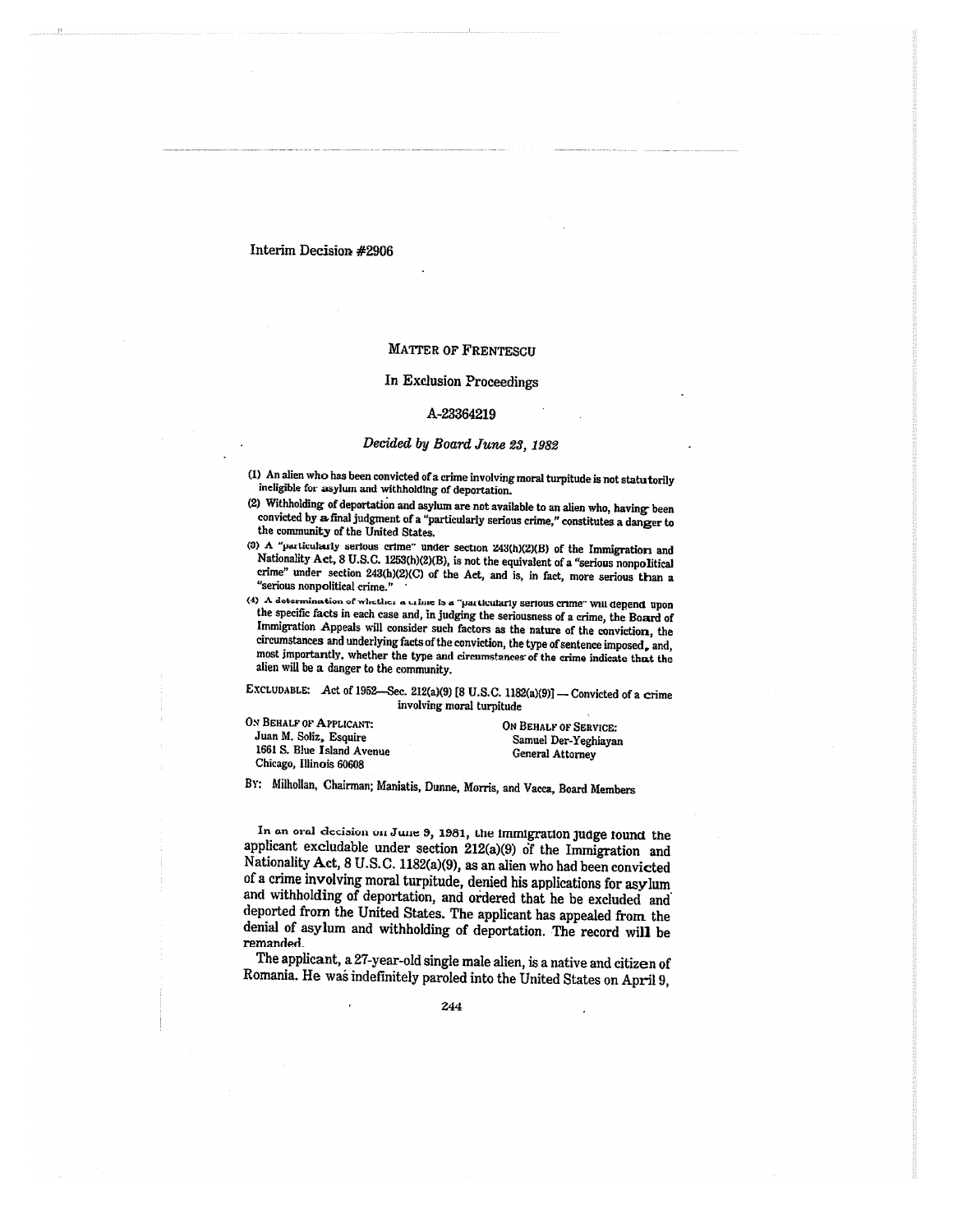1980, pursuant to section 212(d)(5) of the Act. On Novewber 20, 1980, he was convicted in the Circuit Court of Cook County, Illinois, of burglary, in violation of Chapter 38, section 19-1 of the Illinois Revised Statutes.' He was sentenced to time served (3 months) and. was placed on probation for one year.

At his hearing, the applicant, through counsel,  $\alpha$ dmitted that he had been convicted of the crime of burglary in Illinois. Burglary with intent to commit theft is a crime involving moral turpitude. *See Matter of De La thus,* 18 UN Dee. 140 (BIA 1981); *Matter of Leyva,* 16 I&N Dec. 118 (BIA 1977); *Matter of Scarpulla,* 15 I&N Dec. 139 (BIA 1974). Thus, the applicant was properly found ex cludable under sectiori 212(a)(9) of the Act.

Because the applicant submitted an application for asylum at the initial hearing, the hearing was adjourned in order to obtain the Department of State's advisory opinion. This opinion, in pertinent part, advises as follows:

In our view, the likelihood of persecution upon return to Romania was established when Mr. Frentescu was granted refugee status and paroled into the United States in 1980. Since that time, conditions have not changed in Romania and the forcible return of Mr. Frentescu to that country would most likely entail serious consequences, such as imprisonment, for him.

The immigration judge considered the Department of State's letter but found that the applicant was ineligible for asylum because he had been convicted of burglary, a serious crime involving- moral turpitude. The immigration judge added that he would deny asylum, as a matter of discretion, because the applicant had committed a crime involving moral turpitude while in the country that gave him refuge.

The only issue on appeal is whether the immigration judge properly denied the applicant's request for asylum and withholding of deportation. The applicant contends that his conviction for burglary does not bar him from eligibility for asylum inasmuch as burglary is not a "particularly serious crime" and, even if it is, he is not a danger to the community.

Withholding of deportation as well as asylum is not available to an alien who, having been convicted by a final judgment of a "particularly serious crime, constitutes a danger to the community of the United States." Section 243(h)(2)(B) of the Act; 8 C.F.R. 208.8(f)(iv).

In order to determine whether the applicant in this proceeding is eligible for relief, we first must ascertain the meaning of "particularly serious crime" as used in the Immigration and Nationality Act. Although the specific language chosen by Congress reflects that a "particularly serious crime" is more serious than a "serious nonpolitical crime," nei-

As relevant, *this* section provides that a person commits burglary when without author ity he knowingly enters or without authority remains within a building, or any part thereof, with intent to commit therein a felony or theft.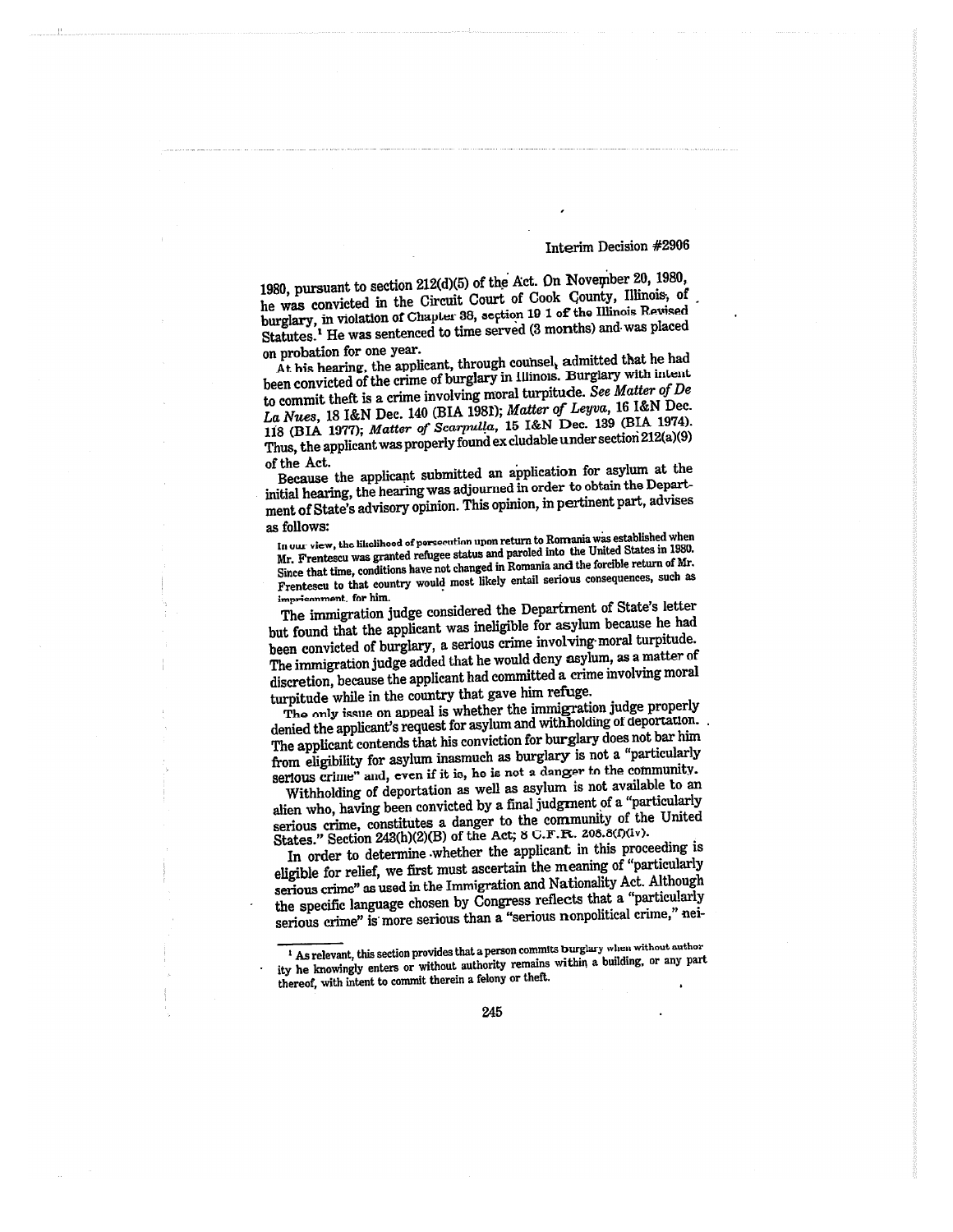ther the Act nor the pertinent legislative history,<sup>2</sup> the 1967 Protocol Relating to the Status of Refugees,<sup>3</sup> or the Handbook on Procedures and Criteria for Determining Refugee Status (Geneva, 1979) specifically defines a "particularly serious crime." In fact, the only definition of crime, found in the Handbook, is the definition of a "serious nonpolitical crime," which is as follows:

What constitutes a "serious" non-political crime for the purposes of this exclusion clause is difficult to define, especially since the term "crime" has different connotations in different legal systems. In some countries the word "crime" denotes only offences of a serious character. In other countries it may comprise anything from petty larceny to murder. In the present context, however, a "serious" crime must be a capital crime or a very grave punishable act. Minor offences punishable by moderate sentences are not grounds for exclusion under Article 1  $F$  (b)<sup>4</sup> even if technically referred to as "crimes" in the penal law of the country concerned.<sup>1</sup>

A refugee committing a serious crime in the country of refuge is subject to due process of law in that country. In extreme cases, Article 33 paragraph 2 of the Convention permits a refugee's expulsion or return to his former home country if, having been convicted by a final judgement of a "particularly serious" common crime, he constitutes a danger to the community of his country of refuge."

The concept of a "particularly serious crime" is one that is of first impression before this Board. No definition or interpretation of a "particularly serious crime" is contained in the Act, the Protocol, or the Handbook. The term is not analogous to any of the crimes specified in the  $Act.^{7}$  We note that when Congress classified crimes within sections 212 and 242 of the Act, no reference was made to a "particularly serious

<sup>3</sup>19 U.S.T. 6223 (Part 5 196\$), T.I.A.S. No. 6577, 606 U.N.T.S. 267.

**• 4** Reference is made to Article 1 F (h) of the 1951 Convention Relating to the Status of Refugees, 189 U.N.T.S. 137. Under this provision, status as a refugee is not applicable to any person with respect to whom there are serious reasons for considering that he has committed a serious nonpolitical crime outside the country of refuge prior to his admission to that country as a refugee.

Paragraph 155.

Paragraph 154.

We disagree with the immigration judge's conclusion that the applicant is statutorily barred from withholding of deportation and asylum because he had been convicted in the united **States** of a crime involving moral turpitude. we do not believe Congress intended for section 243(h)(2)(B) of the Act or for 8 C.F.R. 208.8(f)(iv) to be so construed. Neither section 243(h)(2)(B) nor 8 C.F.R. 208.8(f)(iv) specifically prohibits an alien who has been convicted of a crime involving moral turpitude from obtaining relief. Further, no crossreference has been made to the section of the Act which excludes an alien who has been convicted of a crime involving moral turpitude. *See* section 212(a)(9) of the Act; *cf.* section 241(a)(4) of the Act (deportability). Moreover, the immigration judge apparently incorporated the language of section 243(h)(2)(C) and 8 C.F.R. 208.8(f)(v) (whereby an alien is not eligible for withholding of deportation or asylum if there are serious reasons for considering that he has committed a serious nonpolitical crime outside the United States prior to his arrival) into section 243(h)(2)(13) of the Act. *See generally Matter* of *Ballester-Garcia,* 

<sup>&</sup>lt;sup>2</sup> See H.R. Rep. No. 96-781, 96th Cong., 2d Sess. 20, *reprinted in* [1980] U.S. Code Cong. & Ad. News 160, 161.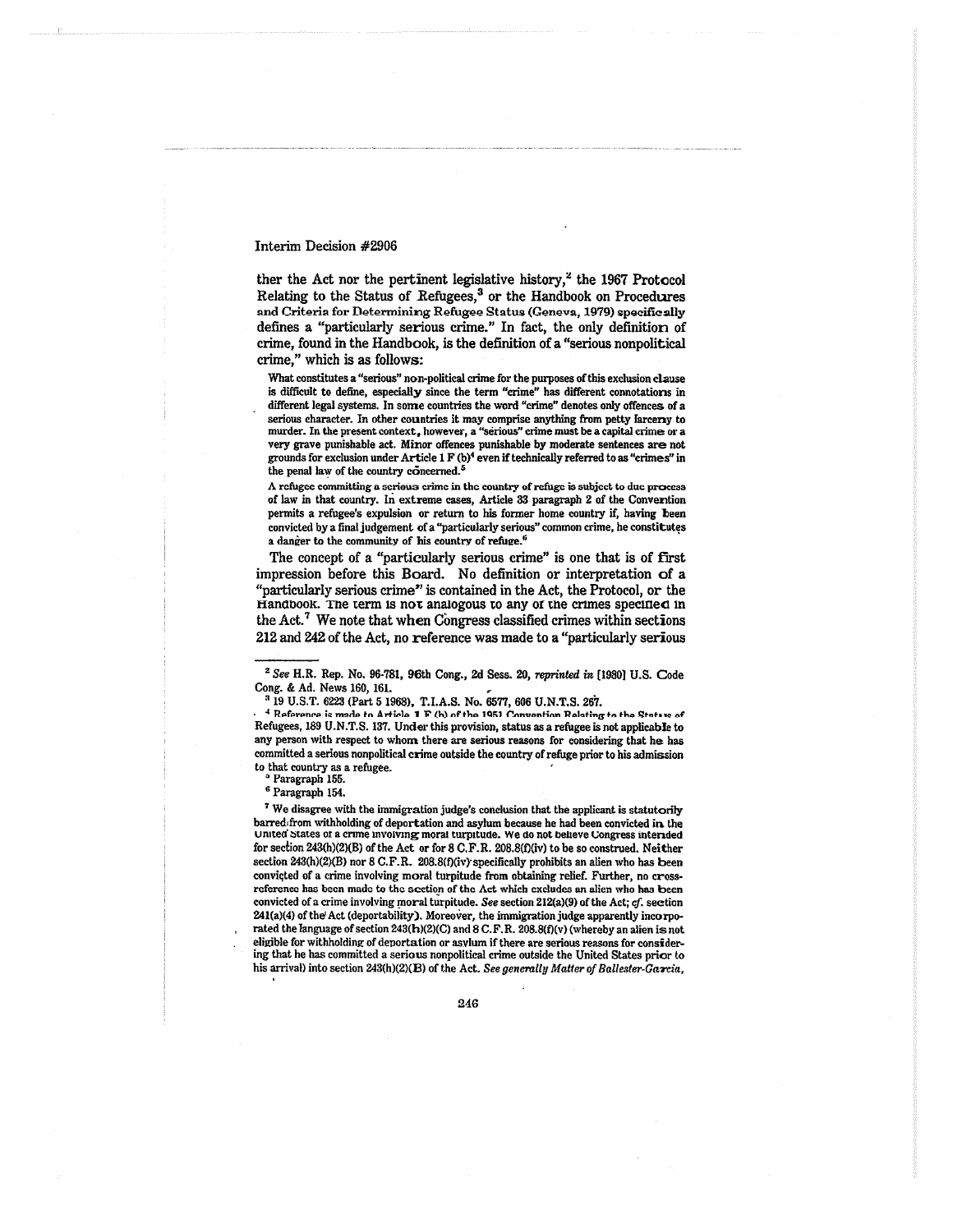crime." No administrative history or case law has been presented before , this Board defining or otherwise interpreting "particularly serious crime." Thus, we cannot set forth an exact definition of a "particularly serious crime" at this time. Howeyer, there are certain attributes of this concept which can be characterized in general terms. At the outset, it should be clear that a "particularly serious crime" is not the equivalent of a "serious nonpolitical crime." Further, a "particularly serious crime" is more serious than a "serious nonpolitical crime," although many crimes may be classified both as "particularly serious crimes" and as "serious nonpolitie al crimes." While there are crimes which, on their face, are "particularly serious crimes" or clearly are not "particularly serious crimes," the record in most proceedings will have to be analyzed on a case-by-case basis. In judging the seriousness of a crime, we look to such factors as the nature of the conviction, the circumstances and underlying facts of the conviction, the type of sentence imposed, and, most importantly, whether the type and circumstances of the crime indicate that the alien will be a danger to the community. Crimes against persons axe more likely to **be** categorized as "particularly serious crimes." Nevertheless, we recognize that there may be instances where crimes (or a crime) against property will be considered as such crimes.

We find that this applicant is not statutorily ineligible for asylum or withholding of deportation as he is not an alien whose conviction comes within the provisions of section 243(h)(2)(B) of the Act or within the provisions of 8 C.F.R. 208.8(f)(iv). On the record before us, we do not find that the applicant has been convicted of a "particularly serious crime." We do not condone his crime, in essence, burglary with intent to commit theft. However, considering the totality of the circumstances before us concerning this crime, we do not find it to be of such a particularly serious nature as to preclude relief. The crime was an offense against property, rather than against a person. Although the applicant did enter a dwelling; there is no indication that the dwelling was occupied or that the applicant was armed; nor is there any indication of an aggravating circumstance. Further, the applicant received a suspended sentence after spending a relatively short period of time in prison (3 months). Such sentence, as viewed by the state circuit court judge, reflects upon the seriousness of the applicant's danger to the community.

• In view of our finding, we believe that the record should be returned to the immigration judge for a determination of whether the applicant

<sup>17</sup> I&N Dec. 592 (BIA 1980); *Matter of Rodriquez-Palma,* 17 I&N Dec. 465 (MA 1980). He found that the applicant had been convicted of a "serious crime" rather than a "particularly serious crime" as required by section 243(h)(2)(B) of the Act and by 8 C.F.R. 208.8(t)(iv).